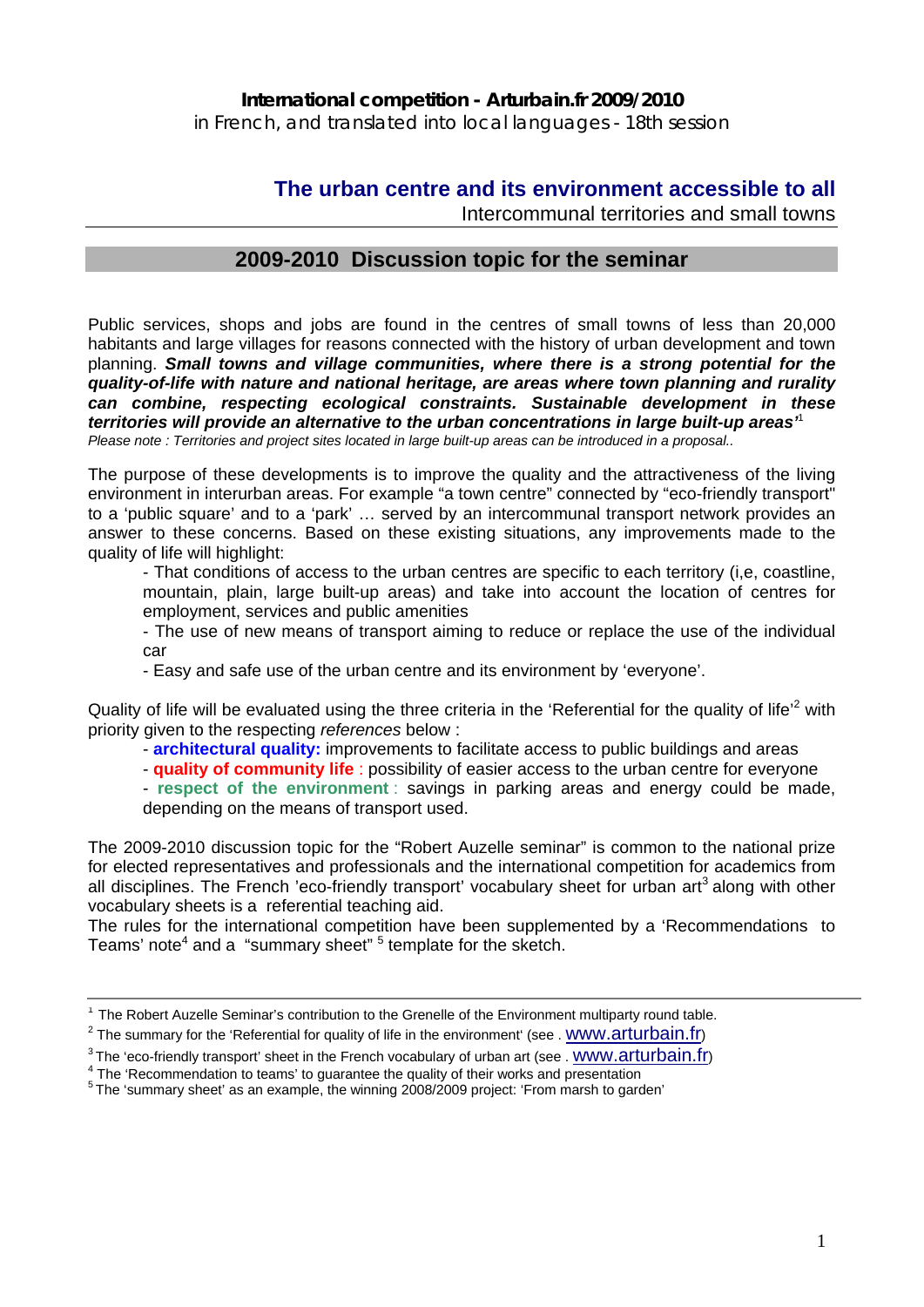# **Rules for the international competition arturbain.fr**

18TH session, 2009/2010

## **Article 1 : ORGANISER**

The Association for Urban Art also called the Robert Auzelle Seminar (SRA) (Association pour l'Art urbain), an officially recognised organisation, is organising an 'international competition' **in the French language and translated into the local language.** 

## **Article 2 : CONTESTANTS and ENTERING TEAMS**

 $\circ$  The competition is open to all professors and students enrolled in a university and in art schools, architectural schools, engineering schools, landscape architecture schools, town planning schools …

The competition is more specifically aimed at post graduate MASTER Students.

o The contestants are grouped into multidisciplinary teams of three or four members comprising **one professor and two or three students with at least two separate disciplines.** 

o Each student can only belong to one team. Any withdrawal by a student must be notified.

o **Each professor can coordinate several teams as co manager of the quality of the sketch with the students** :

- The professor completes the entry form on the web site: www.arturbain.fr.
- The professor ensures the rules are respected,
- The professor sits on the Internet selection panelin accordance with article 6 of the rules

#### **Registration entails the students' and professors' membership of the association for the Urban Art (SRA), and exempts payment of the 2009 and 2010 subscription.**

**The directors of teaching establishments** are asked to include the International competition in their establishment's study programme.

A partnership agreement with the SRA can be envisaged.

## **Article 3 : CHOICE OF SITE**

**Each professor chooses the study site in consultation with the local authority concerned**  (villages, boroughs, small towns, community of municipalities, public establishments…)

**Article 4 : PROCEDURES TO BE RESPECTED** (see '**Recommendations Note'** in the appendix)

## **4.1 Format, page layout, title :**

The sketch must be delivered in **A1 format** (59, 4 × 84,1 cm) horizontal landscape mode.

It should **comprise 2 vertical A2 portrait sections** separated in the centre along the top by a 1 cm wide white vertical space.

A **3 cm horizontal strip on the top** should contain the **project's Descriptive Title and** the name of the town (or the location of the project) in Arial 60 pt bold font.

## **4.2 Presentation of the sketch:**

In order to facilitate reading:

- the left hand A2 section will present the situation **Before** (analysis of the current situation)

- the right hand A2 section will present the situation **After** (intentions, proposal and programme)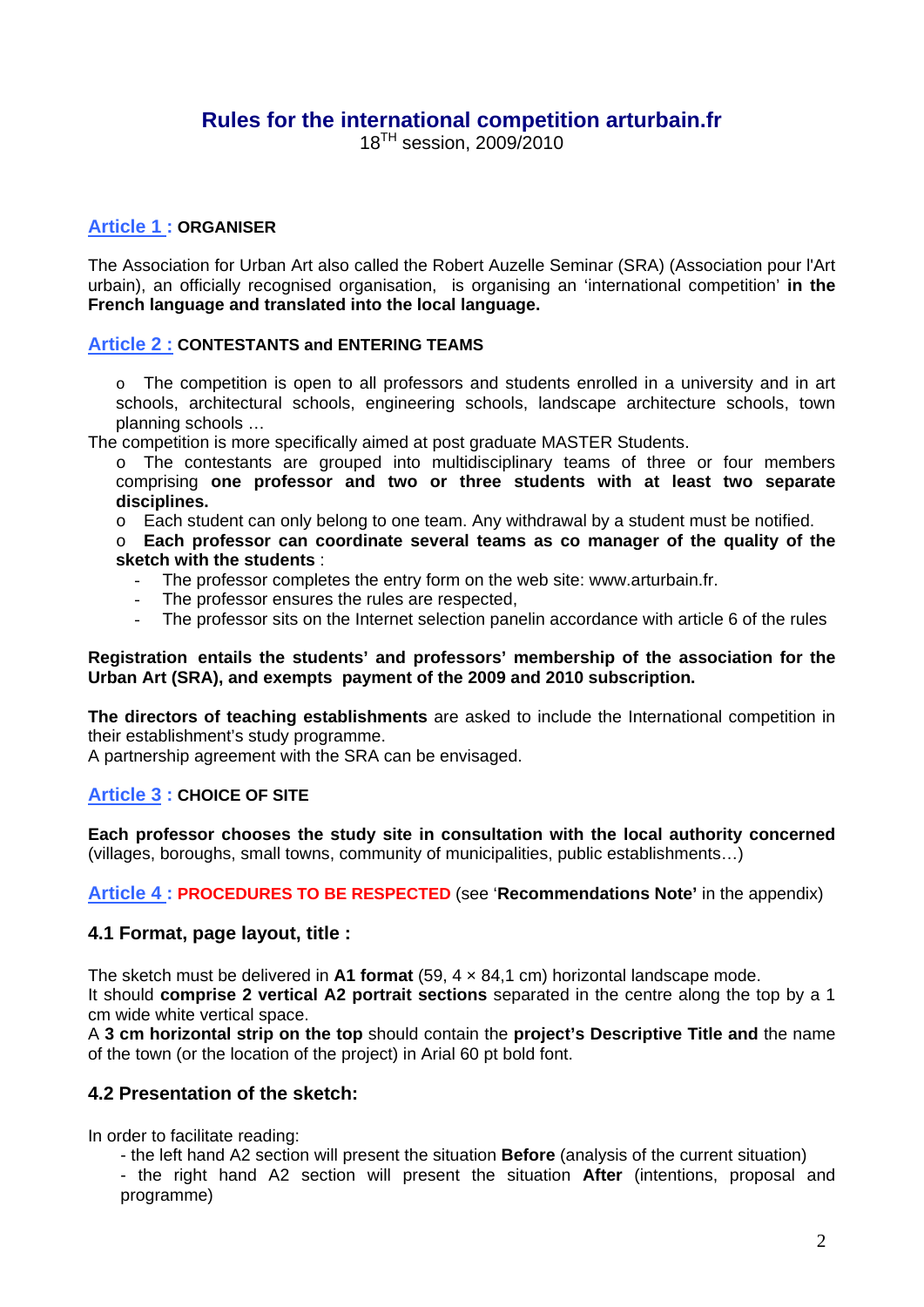#### **4.3 Graphic documents**

| <b>Before section / Analysis</b>                                                                                                                                                                                              | <b>After section / Proposal</b>                                                                                                       |
|-------------------------------------------------------------------------------------------------------------------------------------------------------------------------------------------------------------------------------|---------------------------------------------------------------------------------------------------------------------------------------|
| Current situation                                                                                                                                                                                                             | Goals and programme                                                                                                                   |
| A 1/50000 <sup>th</sup> , 1/25000 <sup>th</sup> or 1/10000 <sup>th</sup> scale plan or<br>rial photo of the area will show:<br>O The natural areas<br>(wooded<br>areas.<br>waterways),<br>O The urban nodes (towns, boroughs, | A development plan to the same scale $(1/50000th)$ ,<br>$1/25000^{th}$ or $1/10000^{th}$ ) showing the mechanisms set<br>up,          |
| hamlets, etc) the transport routes and the<br>structures<br>A site plan (1 to 10 Ha) to scale $1/2000^{th}$ , $1/1000^{th}$<br>$1/500th$ (or aerial photo) related to the<br>ermunicipal project.                             | A block plan of the intermunicipal project on the same<br>scale $(1/2000^{th}, 1/1000^{th})$ or $1/500^{th}$ ) with the<br>programme. |
| Please note: The site chosen for the project<br>should be identified by a box or superimposed<br>colouring.                                                                                                                   |                                                                                                                                       |

The diagrams and visual sequences can be annexed to the plans.

#### **4.4 Display:**

− **The mode of portrayal** of the area should be indicated in the '*French vocabulary of urban Art'* (land use interpretation grid, visual sequence, identifications, urban window, block plan, landscape plan, etc));

The scale and the **North should be** shown on all the plans.



− **The sections and façades** (where necessary) should be to the scale of the plans and positioned to facilitate simultaneous reading : plan/section, or plan/façade;

− **The views of the '***visual sequences'* **Before/After must be identified** (numbered and materialized by a viewing angle  $\blacklozenge$  on the corresponding plans for a plan/view reading;

− **Text should be** written on a **white background** to facilitate reading. It should be written in 15 cm wide columns with a maximum of 1000 characters in Arial 25 points, interline 1.5.

Please note: *the sketches are judged on A4 format. The presentation standards given in these rules enable the sketch to be read in this format.* 

#### **4.5 Presentation of the qualities of the proposal:**

**- For the 'After' Section, the qualities of the proposal will be mentioned in three separate columns:Architectural quality** 

#### o **Quality of community life**

- o **Quality of community**
- o **Respect of the environment**

**One of the sketched proposal views will illustrate the descriptive title (see 'Summary**sheet)-résumé »)



- *Translation : Title of the project Before Section, After Section Text Arial 23 points, 1.5 liner spacing, maximum width of columns 10 cm, 1 cm wide white band*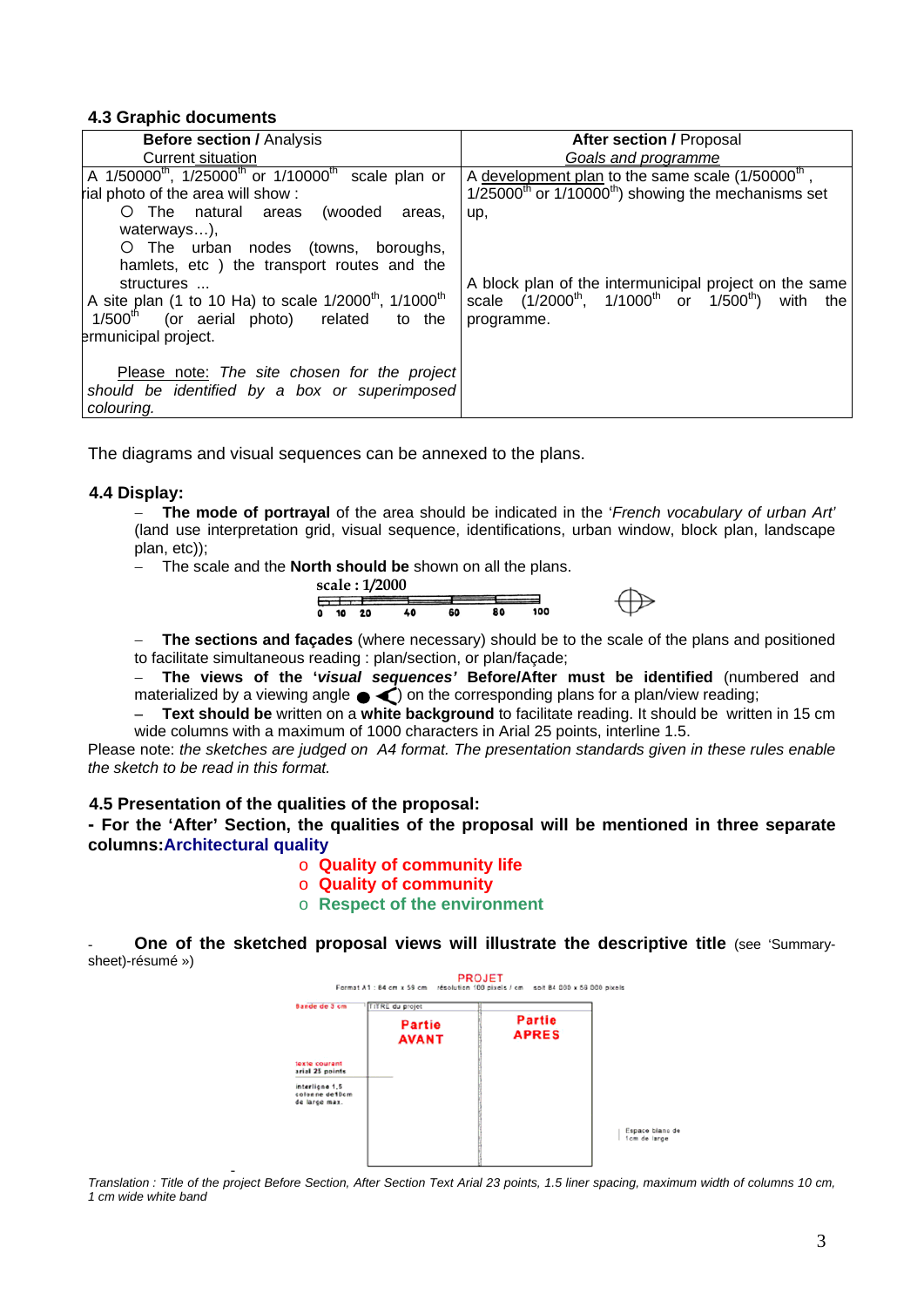## **4.6 Summary Sheets**

**Two 'summary sheets'** one in French and the other in English, should be presented on A4 portrait format (vertical) and annexed to the sketch.

The **examples** of the two 'summary sheets' will be annexed to these rules.

Contents: the two 'summary sheets' must contain:

- 1. **The descriptive title** of the sketch and the **name of the town**,
- 2. **The descriptive view** and **another image** (plan, view, zoom…)
- 3. **The presentation** of the sketch, text with a maximum of 1000 characters, including an explanation of the problems, a brief diagnostic, the project's programme and its qualities
- 4. **The presentation phase** of the main aspects of the project
- **5. The principal qualities** of the project, inspired by the 3 criteria of the Referential for the quality of life: **architectural quality, quality of community life, respect of the environment.**

Important: The text of the 'Summary sheets' must be the one appearing in the sketch.

# **Article 5: Procedure for sending the CD-Rom :**

It should be sent by post to the following address:

## **S.R.A. Grande Arche 92055 PARIS LA DEFENSE CEDEX**

**The CD-Rom** you send must include **4 files** :

o An A1 format JPG file (59.4 cm x 84.1 cm) ,resolution: 300 pixels/inch i.e. 9933 x 7016 pixels, saved under the name : *title\_of the\_project*\_a1.jpg;

 $\circ$  An A4 format JPG file (21 cm x 29.7 cm) resolution : 300 pixels/inch i.e. 1752 x 2480 pixels, saved under the name : *title\_of the\_project*\_a4.jpg;

o The summary sheet in French in pdf, under the name : *title\_of the\_project*\_sheet\_fr.pdf

o The summary sheet in the local language in pdf, under the name : *tile\_of the* 

*\_project*\_sheet\_*locallanguage*.pdf

**The external sleeve** should be blank, reserved for the anonymity code given by the organizer. **The inside sleeve** should contain the title of the project, the surnames, first names of the professor and the students and the name of the teaching establishment.

## CD-Rom

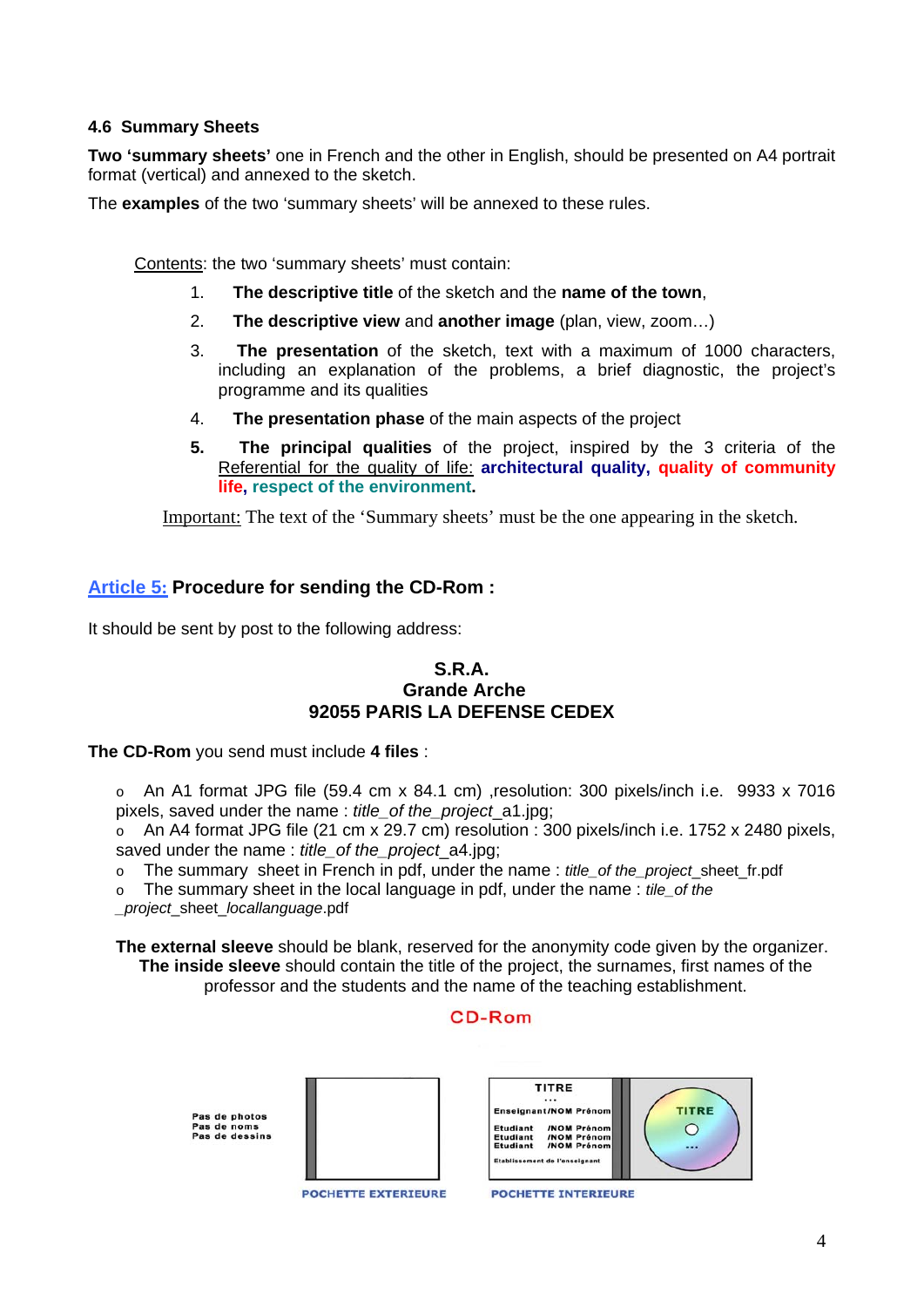# **Article 6 : THE KEY DATES OF THE COMPETITION**

- o Advertising and launching the competition : **June 2009**
- o Meetings and conferences : **June-November 2009**
- o Close of entries on the Internet : 30th **January 2010**
- o **Closure of sending sketches on CD-ROM : 15th February 2010**
- o Technical committee and Selection committee (article 7) : March 2010

o Publication of the pre-selected sketches on the Internet and distribution to professors who have taken part in the Competition : March/April 2010

- o Transmission of the scores to the professors and publication of the results : May 2010
- o Award of prizes and exhibition in Paris: **June 2010**.

Exhibition and prizes can be awarded in other cities and countries on the initiative of the professors and local representatives of the Association for Urban Art (SRA).

# **Article 7: TECHNICAL COMMITTEE, SELECTION COMMITTEE AND INTERNET JUDGES**

**7.1 The SRA's technical committee will** examine and send the sketches to the Selection Committee, indicating, as follows **:** 

**o** those **which have not respected articles 2, 4 and 5 and which can be disqualified from the competition.**

**o** those with legibility problems, making it difficult to get the ideas across (descriptive title, before/after comparison, text-image link, etc).

**7.2 The Selection Committee,** comprising professional experts (architects, town planner, engineers, economists, urban plasticity experts, landscape architects…) chosen by the SRA, will examine all of the sketches.

It will unanimously select at least 10 sketches it considers to be exemplary.

**7.3 The Internet Judges have supreme authority** and comprise the professors who participated in the competition. Each professor on the judges' panel will receive a CD-Rom of the selected sketches with an evaluation grid. The professor will give each sketch (excluding the ones he participated in) a mark of 1, 2 or 3 points for each of the three criteria:

> **- architectural quality - quality of community life - respect of the environment**

The SRA will then rank the selected sketches after receiving the professors' votes.

Please Note: *The professors will use the "Referential on the quality of life"* as a guide to marking.

# **Article 8: PRIZES AND DISTINCTIONS (€3000 awarded)**

o The '**International arturbain.fr prize'** is awarded to the sketch which obtains the best score in the general classification (1 500  $\in$ ).

o The **three 'distinctions'** (€500 each) for "architectural quality", "quality of community life", and "respect of the environment" are awarded to the sketches which obtain the best scores in each criteria. In the event of a tie, the result will be decided by the general classification score.

o The Internet panel of judges can award special distinctions with respect to the rankings.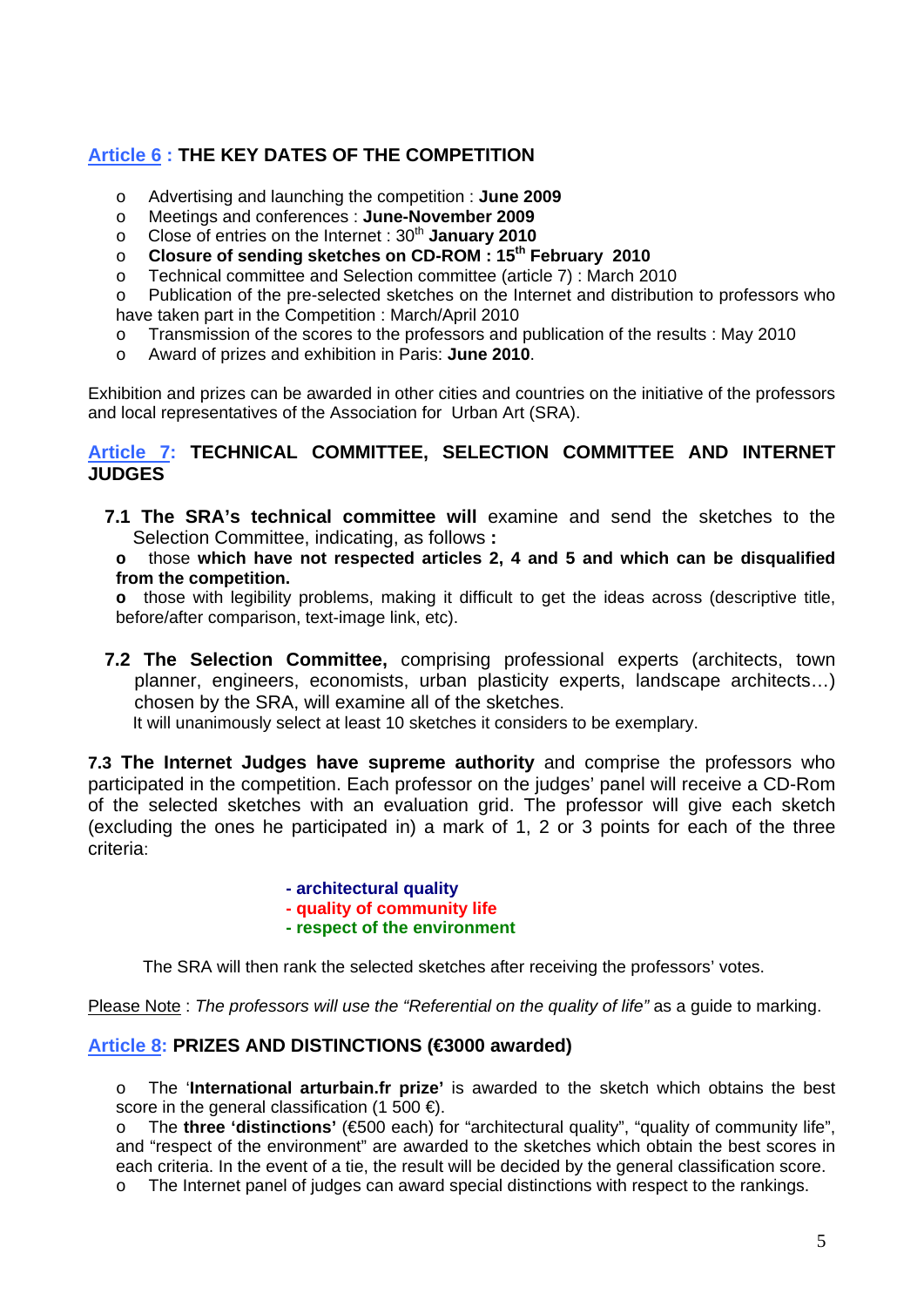# **Article 9: ORGANISER'S RESPONSABILITIES AND COMMUNICATION**

#### **9.1 Intellectual and artistic property:**

The contestants remain the owners of the sketches entered in the competition and of their utilisation rights. Nevertheless, the organiser reserves the right to reproduce the proposed sketches as well as the name and the photograph of the contestants to organise public relations or information actions at its sole discretion. Any physical or legal person wishing to use the works of the teams must send a request to the organiser.

## **9.2 Organiser's liability:**

The organiser reserves the right to shorten, defer, postpone, modify or cancel this competition for any reason whatsoever. The organiser makes a commitment to try to inform the contestants, but cannot be held liable.

#### **9.3 Interpreting the rules:**

The competition rules can be consulted on [www.arturbain.fr](http://www.arturbain.fr/) Participating in this competition entails the unreserved acceptance of these rules. The organiser has exclusive powers to interpret these rules.

## **9.4 Communication:**

o **the web site** [www.arturbain.fr](http://www.arturbain.fr/) will display the winning sketches with the names of their authors, the selection committee's opinion and their ranking,

o **advertising of the results of the international competition** will be sent to the main professional journals in the countries concerned to publish the prize-winning sketches,

o **a DVD** on the theme and the results of international competition will be created for teaching purposes,

o **An exhibition** of the selected sketches can be organized in agreement with the organiser.

**Please send all requests for additional information to**  [arturbain@i-carre.net](mailto:arturbain@i-carre.net)

**or S.R.A. Grande Arche– 92055 – PARIS LA DEFENSE CEDEX**  *Tel. : 01.40.81.71.35– Fax : 01.40.81.73.90*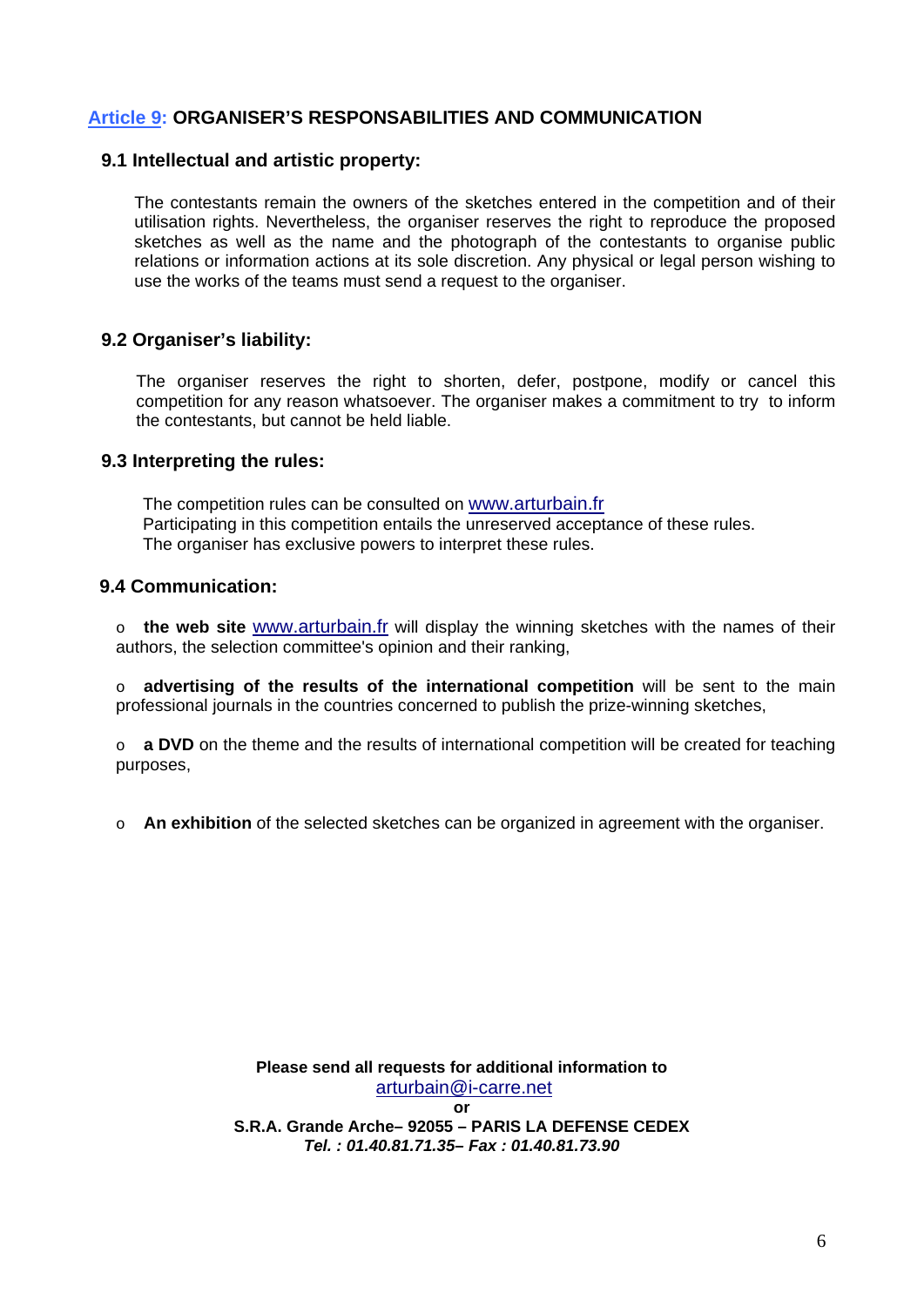# **Recommendations to teams**

A lot of sketches are disqualified each year because they break the rules or lack legibility. Make sure you don't waste your time and effort!

#### *For your information, the sketch 'Paysage en débats' which received special distinction in the 2008-2009 competition' appears below*

#### **Please respect the rules**

Failure to respect one of these criteria will result in the disqualification of the sketches (0, 1, 2, 3, 4, 5) :

- $\overline{0}$ .  $\overline{\boxtimes}$  enclose  $\overline{\mathrm{A4}}$  'summary sheets' and the CD with the PDF files
- **1.**  $\Box$  Multidisciplinary team (e.g. an architecture student and a town planning student, or a town planning professor,
- an engineering student and a landscape architecture student)
- **2. Ø** presentation on horizontal A1 format
- **3.**  $\mathbb{Z}$  separation into two A2 sections : 'before' on the left, 'after' on the right
- **4.**  $\Phi$  before AND after scale plan of the territory,
- **5.**  $\boxtimes$  before AND after scale plan of the project

*Other rules may appear to be secondary, but they are intended to put the competing sketches on an equal footing and to encourage their legibility and comparison. Be professional!* 

**6.**  $\Box$  'descriptive title' band at the top of the A1 format

**7.**  $\boxtimes$  all the views (photos, sketches, 3D…) must be identified on the plans with an arrowhead and a number as follows 1 ● < follows 1

*This is essential for knowing precisely what the view represents* 

- **8.**  $\boxtimes$  The north sign and the scale are indicated on each plan with the symbols in article 4.4
- 9.  $\boxtimes$  Apart from a duly justified exception, respect the working scales imposed by the rules.

#### **Take care over the appearance of your sketch**

A clear and orderly sketch where the broad principles are understood in a few seconds will be favoured!

**10.**  $\boxtimes$  'descriptive titles' which enable the project and the name of the town to be identified

**11.**  $\square$  'descriptive view' (plan, perspective...), in relation to the title, to be enhanced (bigger size) (this view is not shown in the example below).

**12 .**; Respect the size of the lettering and do not exceed the maximum length of text (1000 characters). *Don't forget that the sketches are judged on the A4 prints!* 

**13.**  $\Xi$  The before and after plans must be on the same scale and if possible opposite each other so that it is easy to understand your proposal.

**14.**  $\Phi$  Present the main quality or qualities of your sketch with reference to the 3 criteria from the environmental quality of life referential (architectural quality, quality of community life, and respect for the environment) *this will enhance it!* 

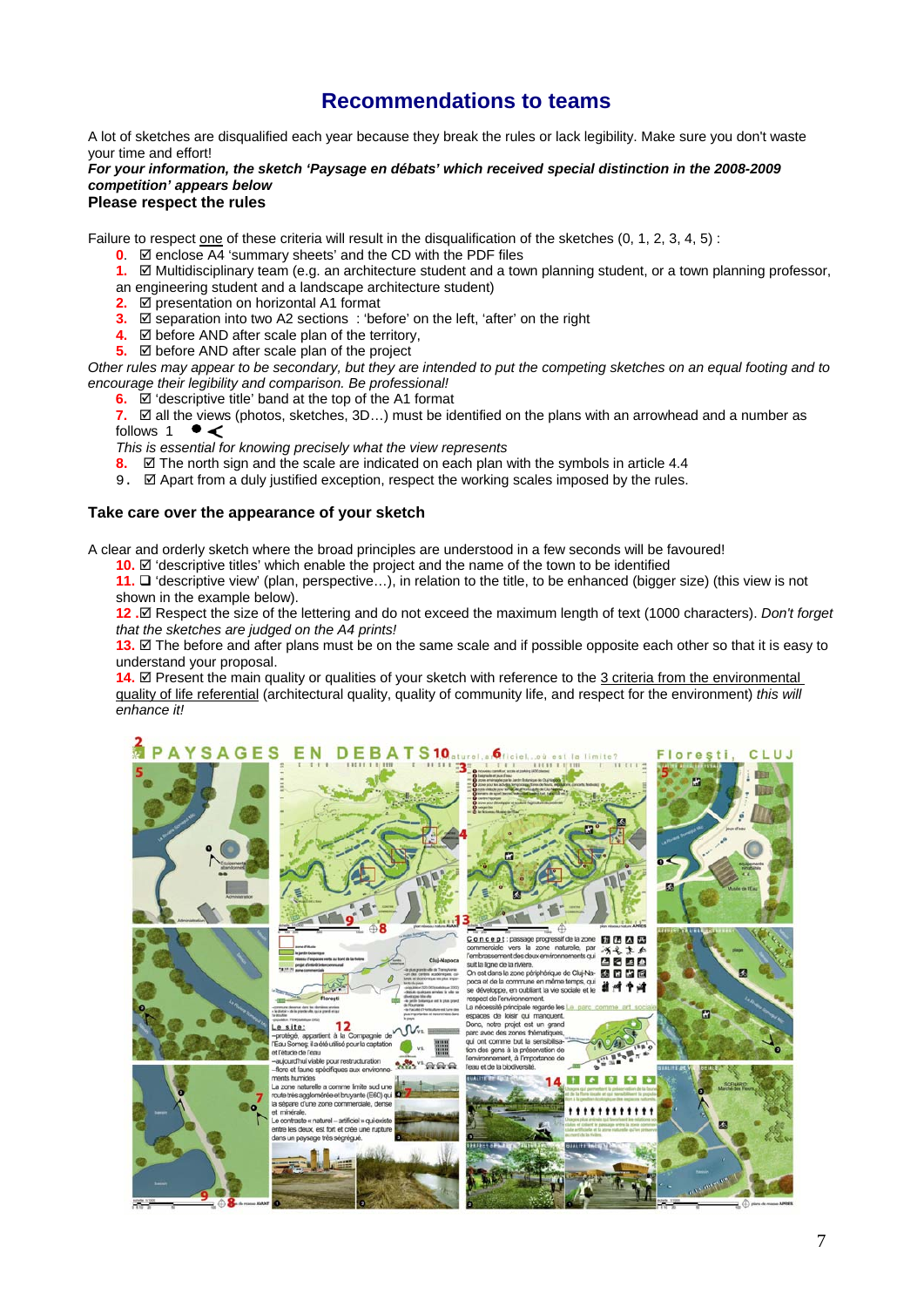#### **Example of a Summary sheet translated from French (also include a version in your own language)**

**3- The presentation of the sketch in 1000 characters** 

# **From marsh to garden San Marcos San Marcos**

## **1- Descriptive title 1- name of the town 1- name of the town 1- name of the town**

#### **4- The presentation phase**

**A marshy wasteland subdivided in a leaf pattern with the veins irrigating the natural spaces as far up as domestic gardens.** 

The village of San Marcos is located in the 'La Mojana' region in Colombia, on the San Jorge river. **Its uncontrolled and disordered growth** is fragmenting the system of marshes surrounding it, destroying the ecological and environmental relations between them. The lack of urban planning and **an architecture which is out of step with nature**, have led to the population of San Marcos fighting nature, instead of finding a harmony permitting sustainable development which can enrich the quality of life.

The plan proposes a natural network developed at different levels, which tightens the links between man and the city with the landscape and nature, proposing a route from the marsh to the garden

**Like a leaf transporting water, the project brings the marsh and nature up to the garden of each house.** 



#### **5- The main qualities: Architectural qualities:**

The subdivisions form part of the preexisting landscape. The transitions between public space and private dwellings occur through the vegetation.

#### **Quality of community life:**

It is based on the recreational, educational and community areas, which use the nature as a stage to encourage interaction with the community and conviviality.

#### **Respecting the environment:**

The vegetation and aquatic resources help to create parks and a system of canals.